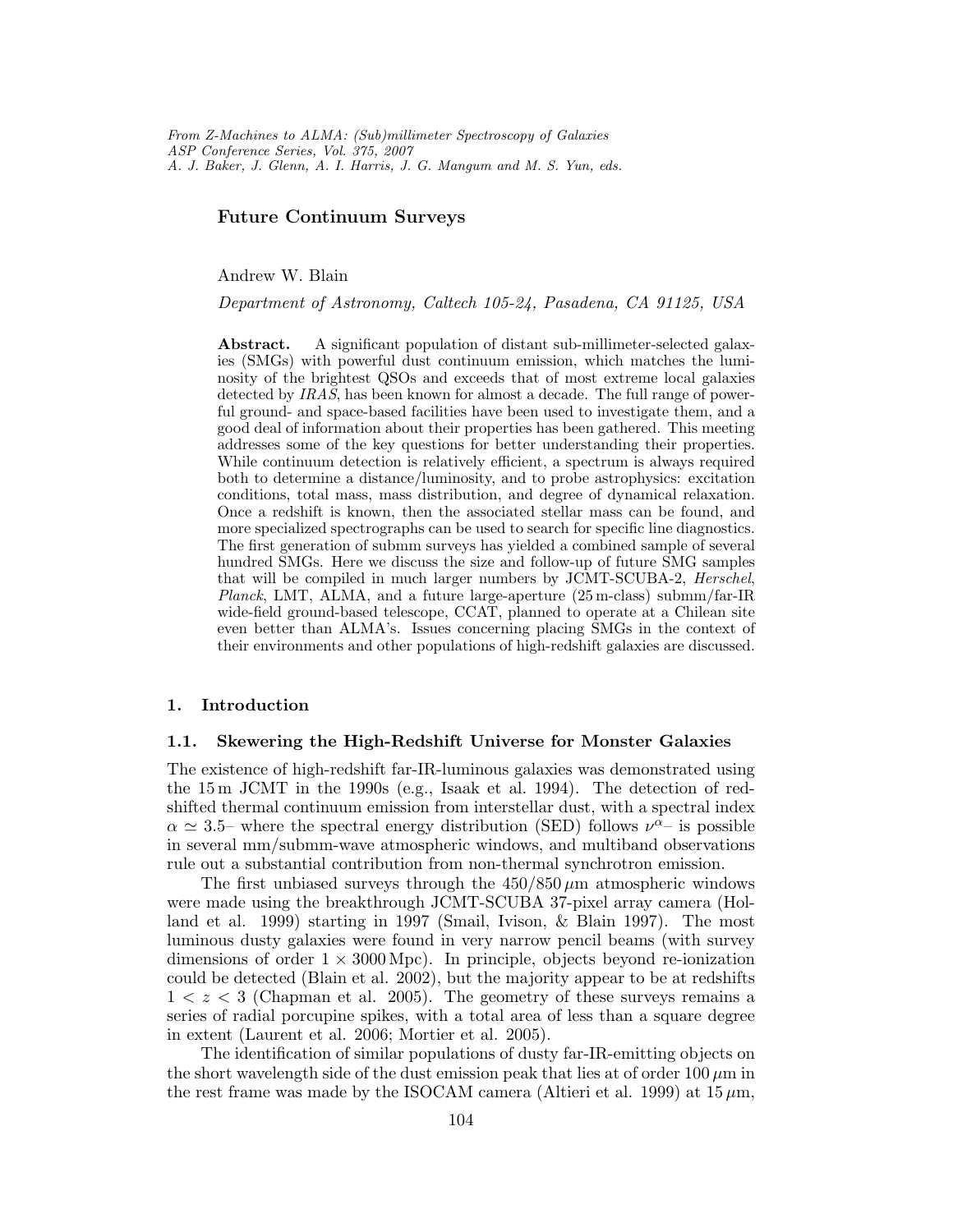yielding a cosmologically distant ( $z \approx 1$ ) view of the class of galaxies detected by IRAS. Spitzer Space Telescope is now finding a hugely greater number of far-IR dominated galaxies at moderate and high redshifts. By comparison with SMG surveys the *Spitzer* surveys are much wider, covering about  $60 \text{ deg}^2$  to a distance in excess of  $z \simeq 1$ .

Deployments of other instruments at mm/submm wavelengths, including the 1.2 mm MAMBO at the IRAM 30 m telescope at Pico Veleta, Bolocam at CSO, AzTEC at JCMT, and the forthcoming  $450/850 \,\mu m$  SCUBA-2 at JCMT and  $870 \mu m$  LABOCA at the APEX 12 m telescope will soon swell the number of detected SMGs well into the thousands, while Spitzer surveys have cataloged more than  $10^5$  far-IR objects in relatively wide, deep surveys. SED measurements using the  $350 \mu m$  CSO SHARC-2 camera are now being generated for existing samples (Kovács et al. 2006; Laurent et al. 2006).

In Figure 1 the ranges of luminosities and dust temperatures associated with detectable SMGs and far-IR counterparts are shown for two representative redshifts  $z = 1$  and 3. The k-correction from redshifting the steep thermal Rayleigh-Jeans spectrum ensures that the submm bands longer than about  $200 \mu m$  are very efficient to survey for the most luminous galaxies with only a weak dependence on redshift. However, the peak frequency of the dust emission spectrum, which is set predominantly by a dust temperature  $(T_d)$ , also has a substantial effect on the detectability of SMGs. For a given luminosity and redshift, cooler SEDs can be more easily detected (Blain, Barnard, & Chapman 2003).

The sensitivity levels plotted in Figure 1 represent the confusion limits of existing and future telescopes, which are the ultimate limits to the depths of their surveys, imposed by spatial power fluctuations from faint unresolved sources in the telescope beam. Confusion limits the reach of existing surveys to only the most luminous galaxies. Confusion noise leads to a beam-to-beam fluctuation level that is approximately the same as the flux of the source that occurs at a surface density of one per beam. However, the fluctuation distribution is skewed to high flux values, and so the reliable identification of detections requires an intrinsic flux density of order 10 times greater (see Blain et al. 2002).

### 1.2. Identifying and Studying the Detected Galaxies

The key problem for identifying and studying SMGs has been their significant redshifts and modest positional accuracies. The increase in atmospheric noise with frequency ensures that higher-resolution, shorter-wavelength submm images are rarely available and have been of only modest help in making identifications. Even for the most significant detections with the CSO's  $350 \,\mu m$ SHARC-2 camera, the target galaxies are still only detected in a 9 arcsec beam matched to a 70 kpc scale– much larger than the intrinsic extent of the galaxies.

For the future, neither space-borne nor ground-based facilites will be able to provide very accurate positions and image internal structures. The CARMA, IRAM, and SMA interferometers can contribute, but only in very long exposures (e.g., Tacconi et al. 2006). While the Spitzer, Herschel, and Planck space telescopes can detect many of these objects, it is difficult to identify the most distant and luminous based on submm/far-IR detections alone. Accurate locations and size measurements will be just within the capability of a 10–20 m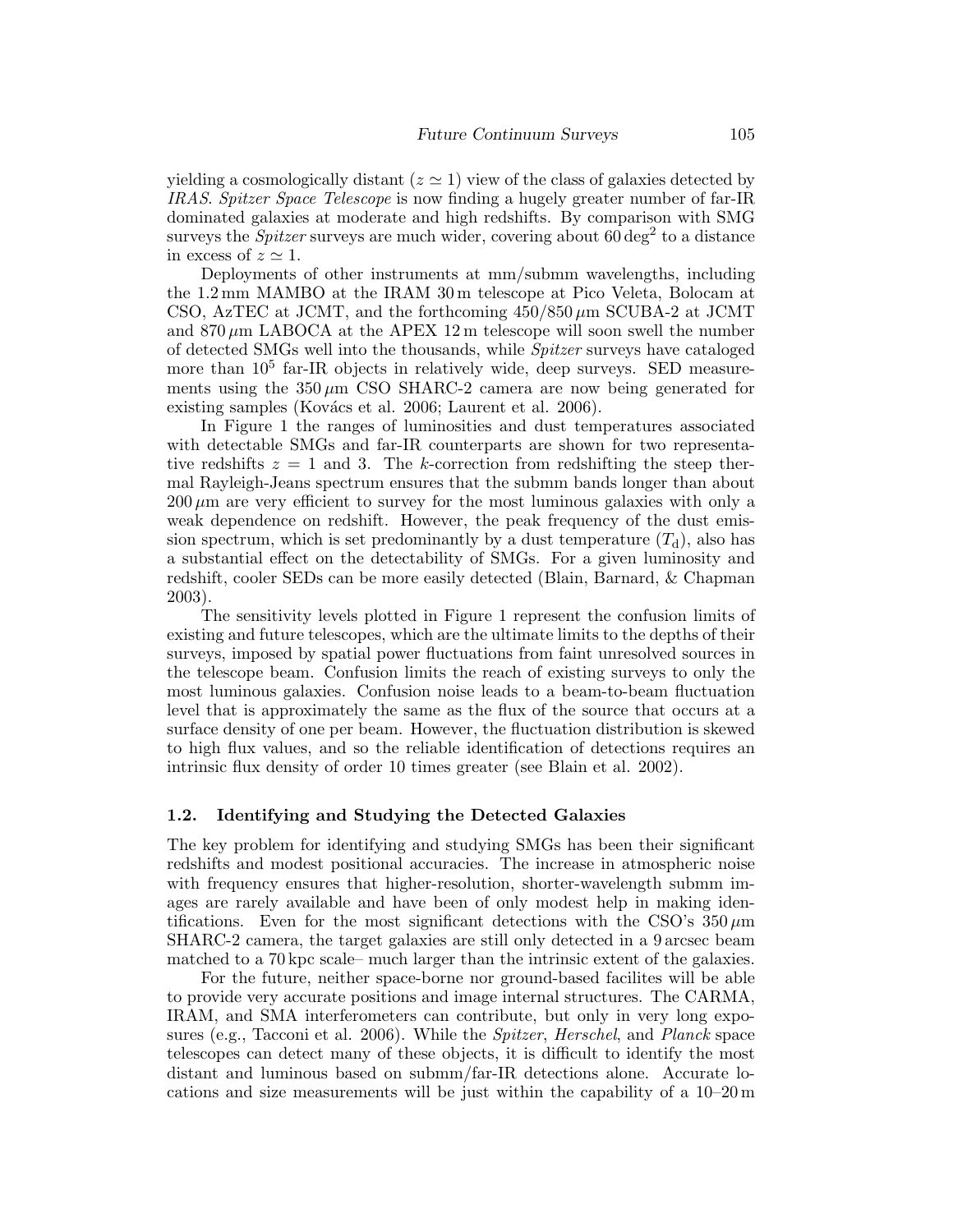106 Blain



Figure 1. The ranges of SEDs and luminosities of dusty galaxies identified at a range of redshifts (see Blain et al. 2003 for data), along with some additional Spitzer space telescope results (five-pointed stars). Even spacebased facilities have difficulty in probing the shaded region. The overplotted curves define the confusion limits to detecting galaxies at  $z = 2.5$  with a variety of facilities. Note that submm imaging is crucial to detect the range of known SEDs. Only CCAT can reach luminosities comparable to the Milky Way ( $\simeq 6 \times 10^{10} L_{\odot}$ ) at high redshifts.

class far-IR space telescope (e.g., SAFIR), and an ideal goal for a space-based interferometer (e.g., SPECS). ALMA will be a key facility for resolving and revealing the astrophysics of these objects, providing rapid, spatially resolved images of SMGs in several bands, including a resolved spectroscopy capability. Nevertheless, ALMA will image galaxies only one by one, limiting the number of faint sources that can be imaged to the range 10–100 per hour.

### 1.3. Identification-Enabled Spectroscopy

Throughout the initial studies of SMGs the bottleneck was obtaining redshifts, which enable luminosities to be derived accurately and, via more detailed spectroscopy at both near-IR and mm/submm wavelengths, provide better diagnostics of their physical conditions.

A modest number of redshifts were identified serendipitously, starting with Ivison et al. (1998), who identified a galaxy in the background of the rich cluster A370. This galaxy has turned out to be a reasonably typical, if optically relatively bright, example of the population. With a redshift, information about physical conditions was provided by CO spectroscopy, first with the OVRO Millimeter Array and then the IRAM Plateau de Bure Interferometer(PDBI). Recently, painstaking high-resolution PdBI observations have allowed the first insight into the internal motions of molecular gas fueling these galaxies (see Tacconi et al. 2006 and references therein).

A more systematic approach has been to locate the likely counterpart using wide-field, ultradeep radio images, enabling more certain spectroscopy. This relies on the detection of non-thermal radio counterparts to the SMGs, exploiting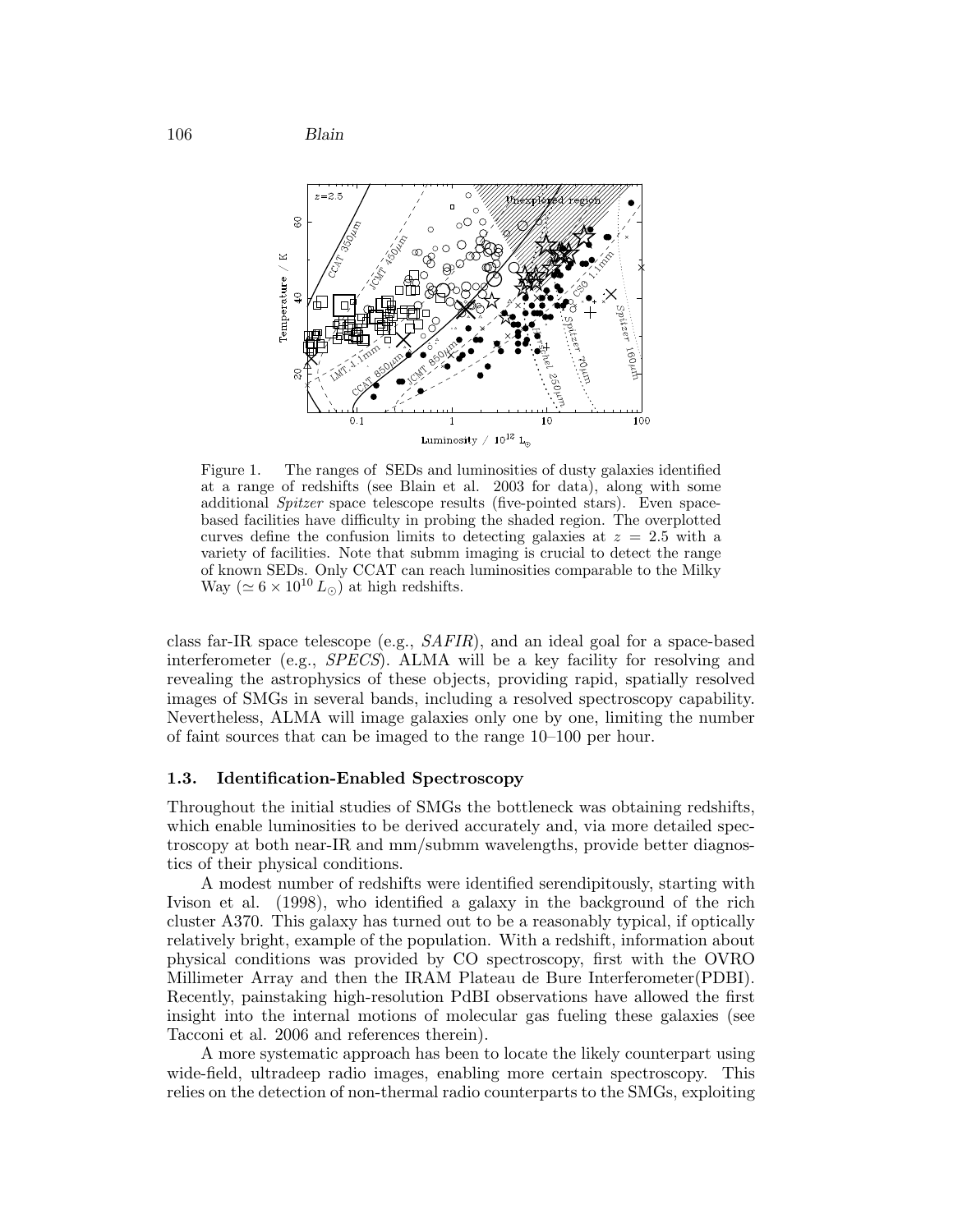

Figure 2. Comparative detection rates for galaxies using labelled facilities/wavelengths and CCAT (at 200, 350, 450, 620, 740, 850  $\mu$ m and 1.1 mm in order of decreasing line width). At faint fluxes the curve for each device is truncated at an aggressive definition of the confusion limit.

the accurate radio astrometry to aim multiobject optical spectrographs. The deepest radio images are required, in which case about 60-70% of the SMGs are identified (see Chapman et al. 2005, and this volume).

The radio-led approach has enabled a majority of the SMGs to have precise redshifts assigned, allowing the subsequent investigation of the targets using millimeter, X-ray, and near-IR spectrographs (e.g., Alexander et al. 2005; Swinbank et al. 2004; Hainline et al., this volume). These observations do not yet provide resolved velocity-position information to reveal the detailed astrophysical conditions within the SMGs. However, the SMGs can be catagorized securely as ultraluminous, massive, strongly clustered galaxies that contain relatively weak AGN (Alexander et al. 2005). Without redshifts, these investigations would either be impossible or much more expensive in observing time.

These follow-up observations typically require 2–3 hr of optical spectroscopy using a 10 m class telescope, with a significant multiplex gain at source densities of order 1 arcmin−<sup>2</sup> . They also rely on 20 hr duration radio images, to enable 20 hr duration CO observations. Hence, the amount of time required to carry out this process for a sample of many thousands of galaxies would be a great challenge. Colors from combined optical, near-IR, and Spitzer imaging cannot be used easily to pre-select the most likely counterpart to a submm detection, owing to the large surface density of candidates.

## 2. Future Continuum Surveys

The biggest surveys so far (Mortier et al. 2005; Laurent et al. 2005) provide a clear picture of the nature of the majority of the luminous SMG population when combined with suitable spectroscopy (Chapman et al. 2005). However, to compile a sample of order 100 optical spectra has required of order 20 nights of time using the Keck telescopes. Hence, the current follow-up process cannot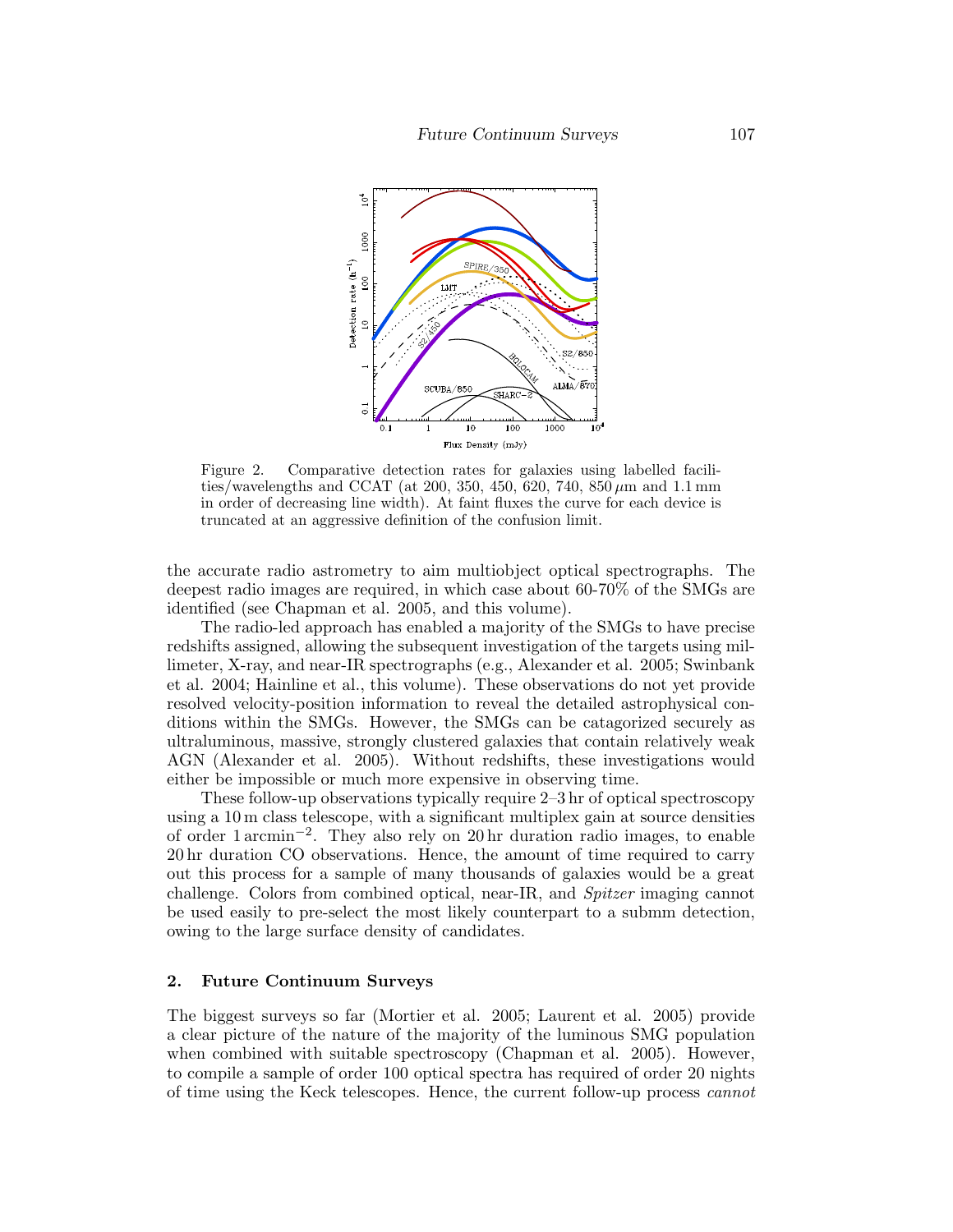be scaled up directly to cope with the fruits of the next generation of surveys. A process to sift, prioritize, and classify the detected galaxies based on their submm properties will be important.

The detection rates estimated in Figure 2 indicate the difficulty of obtaining a large number of redshifts for galaxies found using JCMT/SCUBA-2, APEX/LABOCA, LMT/AzTEC, or ALMA. The situation will be even more challenging for surveys using the proposed Cornell-Caltech Atacama Telescope (CCAT). CCAT is a 25 m class telescope with a 20 arcmin field of view, operating at wavelengths as short as  $200 \mu m$  from a mountaintop close to the ALMA site. Current first-light instrumentation for CCAT includes a short-wavelength camera consisting of 32,000 pixels, and a long-wavelength camera making multicolor  $2 \text{ mm}$ –670  $\mu$ m images using an array of  $\simeq 16,000$  microwave-addressed MKIDS detectors, which produce a prodigious detection rate. If next-generation widefield instrumentation can be accommodated, the LMT also has the capability to make very large mm-wave surveys. CCAT's multi-color submm surveys will sample the SED where the thermal spectrum starts to peak, and so should include significantly more information about the source population than detections of pure Rayleigh-Jeans thermal emission.<sup>1</sup>

While the clustering and colors of the SMGs that these surveys will uncover remain interesting, the key questions that need to be answered about their nature all rely in some way on spectroscopic follow up.

# 3. Key Questions for Understanding the SMG Population

In light of existing surveys, there are two main outstanding questions. First, what is the nature of the significant minority of the existing samples that have not yielded redshifts via the radio-optical route? Secondly, what is the relationship between SMGs and other samples of high-redshift galaxies? These questions require additional capabilities in the mm/submm: the identification of a larger fraction of the SMGs in the surveys, and the detection of less luminous examples. Natural capabilities to help with these questions are the subjects of this meeting, "z-machines" and ALMA respectively.

The precision and flux density range of source counts, color distributions, and possibly angular correlation functions will be better established as the SMG sample sizes increase. Current counts extend from about  $0.5-20 \,\mathrm{mJy}$ , with an accuracy of order 10%, while little is known about mm-submm colors (Laurent et al. 2006; Kovács et al. 2006). Where redshift and color information coincide, the SEDs of the SMGs are consistent with a range of temperatures spread by about 30%, centered on 40 K (Kovács et al. 2006)– remarkably close to the temperature inferred by assuming that both scant samples of galaxies from the first-generation surveys by ISO and SCUBA in 1998 were drawn from the same strongly-evolving population (Blain et al. 1999).

Absent three-dimensional redshift information, determining clustering properties in projection with such deep surveys is hard: the 3000 Mpc depth of an SMG survey corresponds to a 110 deg swath of sky to match its width and depth

<sup>&</sup>lt;sup>1</sup>This could be even more important if additional emission components can be found, such as ices in pre-reionization objects (Dudley, Imanishi, & Maloney 2006)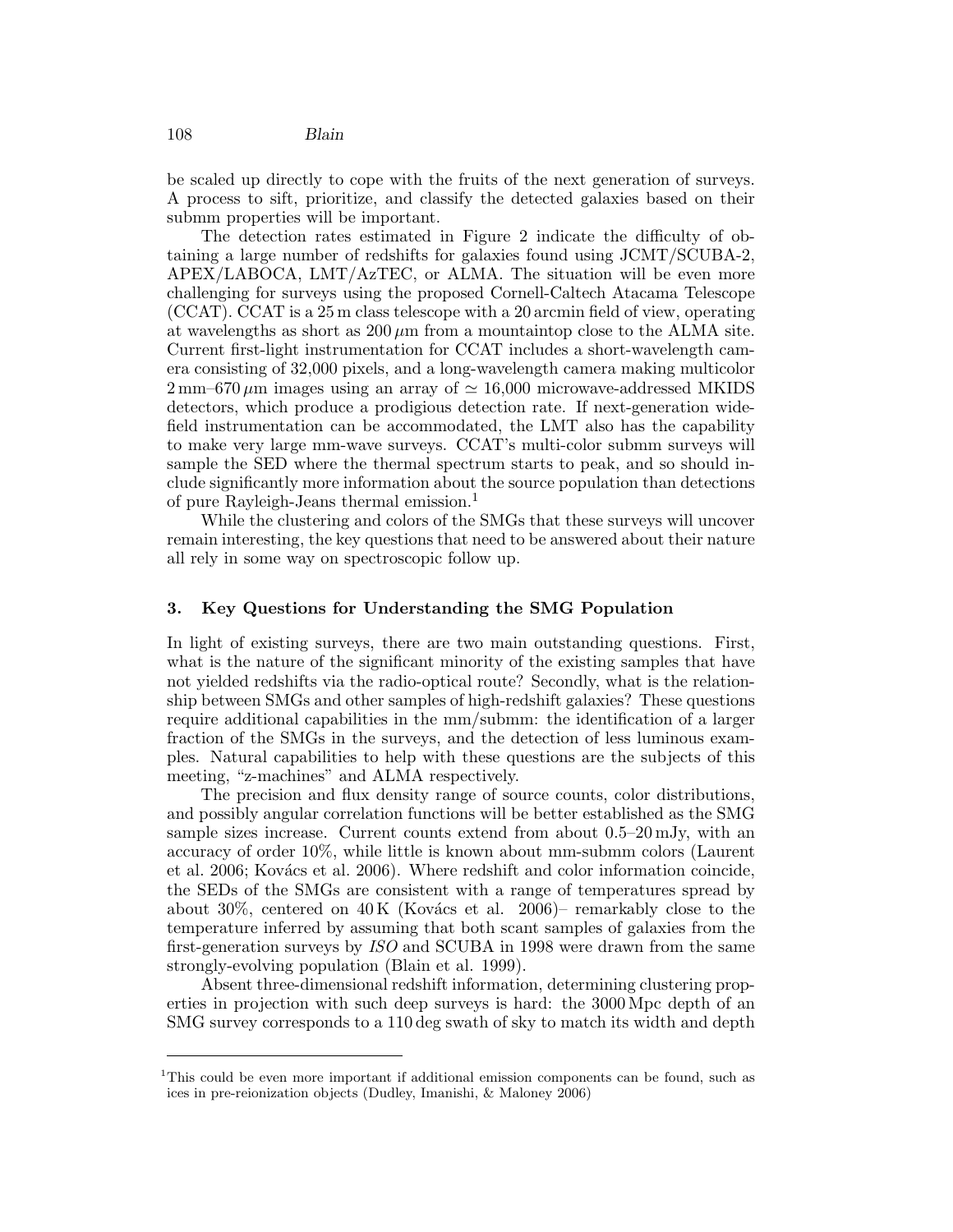at  $z = 3$ , while to enclose even a single realization of the minimum representative comoving volume that is matched to the largest scale observed in the galaxy distribution today (of order  $10^6 \text{ Mpc}^3$ ) requires a field about  $0.4 \text{ deg}^2$  in size for  $1 < z < 3$ .

Hence, covering a large area of the sky in an SMG survey is essential, both to map the evolving structure that could be highlighted by a population of SMGs biased to the densest regions, and to identify the most extreme examples of the population, including the  $10-20\%$  of  $100-200$  mJy galaxies at  $850 \,\mu m$ (at a density of order 0.1 deg−<sup>2</sup> ) that are likely to be gravitationally lensed by foreground galaxies (Blain 1998).

### 3.1. Links to Other Populations: a Factor of Ten Greater Depth

The kind of survey discussed above with SCUBA-2 will generate a larger sample of SMGs that are similar to or more extreme than those known currently, and not a significantly less luminous population. They thus cannot readily detect galaxies that bridge between large spectroscopic samples of optically-selected galaxies (Steidel et al. 2003) and the rarer, more luminous SMGs. The limit to their depth is imposed by the floor of confusion noise (Fig. 1). As it is difficult to determine the degree of dust extinction present from even the most extensive optical, near-IR, and mid-IR photometry, however, far-IR/submm data remain an essential supplement in order to identify the true luminosities of high-redshift galaxies, and to construct a complete and accurate luminosity function.

While ALMA can reach unprecedented depths, it can only do so in modest field areas owing to its sub-arcminute instantaneous field of view. Ultradeep pencil beam surveys will be ALMA's unique territory, and it is ideal for imaging any known or discovered target of arbitrary brightness; moreover, it is capable of unique spectroscopic imaging. Nevertheless, ALMA is not best suited to surveying a representative volume of the high-redshift Universe for typical  $L^*$ galaxies, owing to the need to expend large amounts of time that would be better devoted to detailed imaging (see Fig. 2). This is due to the modest field of view of ALMA.

While ALMA cannot survey rapidly, existing single-antenna facilities are unsuitable for beating confusion and reaching the necessary depths to feed typical galaxies to ALMA. Focal plane MMIC arrays on interferometers like CARMA, combined with giant FPGA-based programmable correlators, could provide a bridge to survey the relevant population at mm wavelengths. A 25 mclass submm telescope with excellent optical quality at an excellent site– like CCAT– could also detect and locate typical galaxies directly in great numbers for follow-up spectroscopic imaging using ALMA. Working at submm wavelengths, CCAT would also provide SED information for the detected galaxies.

The reason that CCAT is so much more capable than a 10–15 m class submm telescope, or a 50 m mm-wave telescope, is made clear by the confusion noise levels represented in Figure 1. Owing to the steep distribution of source flux densities in the submm waveband, and to the turnover in the counts at a flux density of order 1 mJy in order to match the measured finite background radiation intensity (Fixsen et al. 1998; Kashlinsky et al. 2005), the level of confusion noise drops dramatically as aperture increases beyond 15 m and observing wavelength is reduced shortwards of 1 mm. When combined with the greatest atmospheric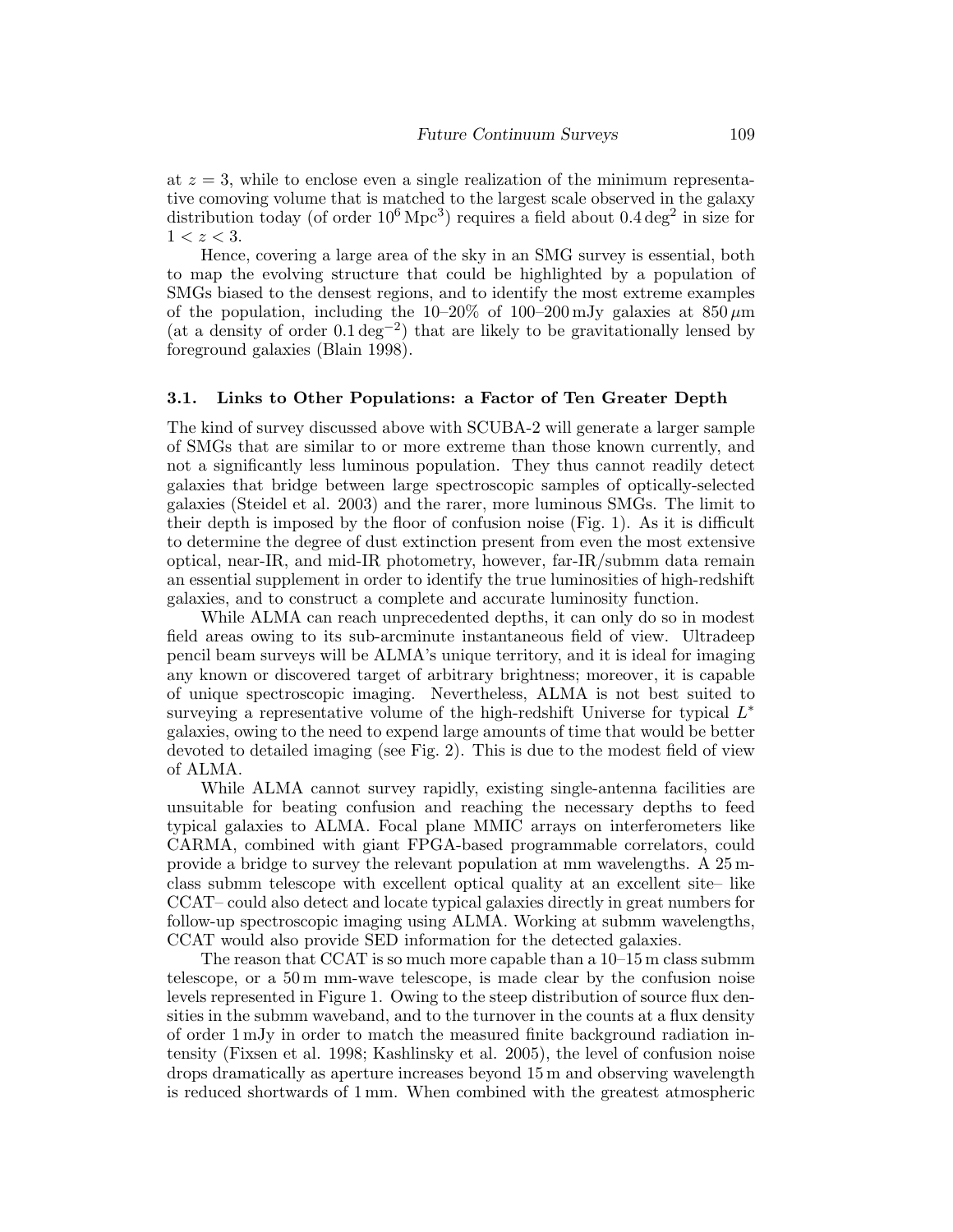transparency, this is the key to the scientific power of CCAT, securely based on the direct results of existing observations.

# 3.2. To Define a True 3D Distribution: Complete Spectroscopy Over a Representative Volume

To survey a volume with a cubic geometry, the existing "hypodermic needle" beams of submm surveys must be extended to 100 deg scale fields. While a less extreme pencil-beam geometry would still provide a good view of large-scale structure, a distance estimate is still required for a substantial fraction of the  $2 \times 10^5$  1 mJy galaxies expected over a 100 deg<sup>2</sup> field. The capabilities of deep optical redshift surveys are increasing dramatically over the next decade. The WFMOS instrument for Gemini<sup>2</sup> will be capable of producing 4000 redshifts per hour at an efficiency similar to existing spectrographs that can obtain 30–40 in the same time. The patrol field of WFMOS is  $2 \text{ deg}^2$ , ideally matched to the density of mJy SMGs. Hence, optical spectroscopy of the detected galaxies would be a very practical proposition. Although optical spectroscopy is likely to miss about 50% of SMG targets, and accurate positions are still required for fiber positioning, substantial spectroscopic coverage for both SMGs and their companions and common structures will be available for next-generation surveys. However, it will be a stretch to keep pace with CCAT's potential  $2\pi$  sky coverage to 1 mJy at 350 and  $850 \,\mu m$  in of order 10 yr. It will be feasible to assign 10– 100 hr exposures to target the faintest galaxies, given that 4000 galaxies can be targeted simultaneously with WFMOS. The difficulty of identifying the most extreme, distant, and potentially exciting targets found at submm wavelengths is difficult to assess, but SMGs are known to be  $Ly \alpha$  emitters (Chapman et al. 2005), a trend that should increase at high redshifts as metallicity declines and morphology is likely even more irregular (Chapman et al. 2003). A spectrograph covering 0.3–1.0  $\mu$ m can detect lines out to  $z = 7.2$ , and it is unlikely that more than a few percent of SMGs lie beyond reach.

A very deep imaging survey from a Large Survey Telescope (LST), including PanSTARRS, could provide a route to identifying many SMGs that are known to be extended and patchy and have a wide range of colors, both internally and across the population. Combining the power of the  $EVAL{A}^3$  to obtain  $\mu$ Jy sensitivity maps over a  $1 \text{ deg}^2$  field in about a day with the sub-arcsec-accuracy centroids from detections at greater than  $10\sigma$  levels in  $350 \,\mu \text{m}$  CCAT maps, there is an excellent opportunity to follow up future SMG surveys.

## 3.3. Pre-Reionization SMGs: First Metals and Earliest Structures

The most exciting dusty galaxies are those found during or prior to reionization, subject to the assumption that metallicity and dust content are sufficiently great. These assumptions are reasonable following the detection of some of the most distant QSOs at mm wavelengths. These galaxies are no more difficult to detect in the continuum at submm wavelengths than those at  $z \approx 1$ , but are much harder to detect at any other wavelengths. ALMA can certainly detect

 $^{2}$ http://www.noao.edu/meetings/subaru/

 $^3$ http://www.aoc.nrao.edu/evla/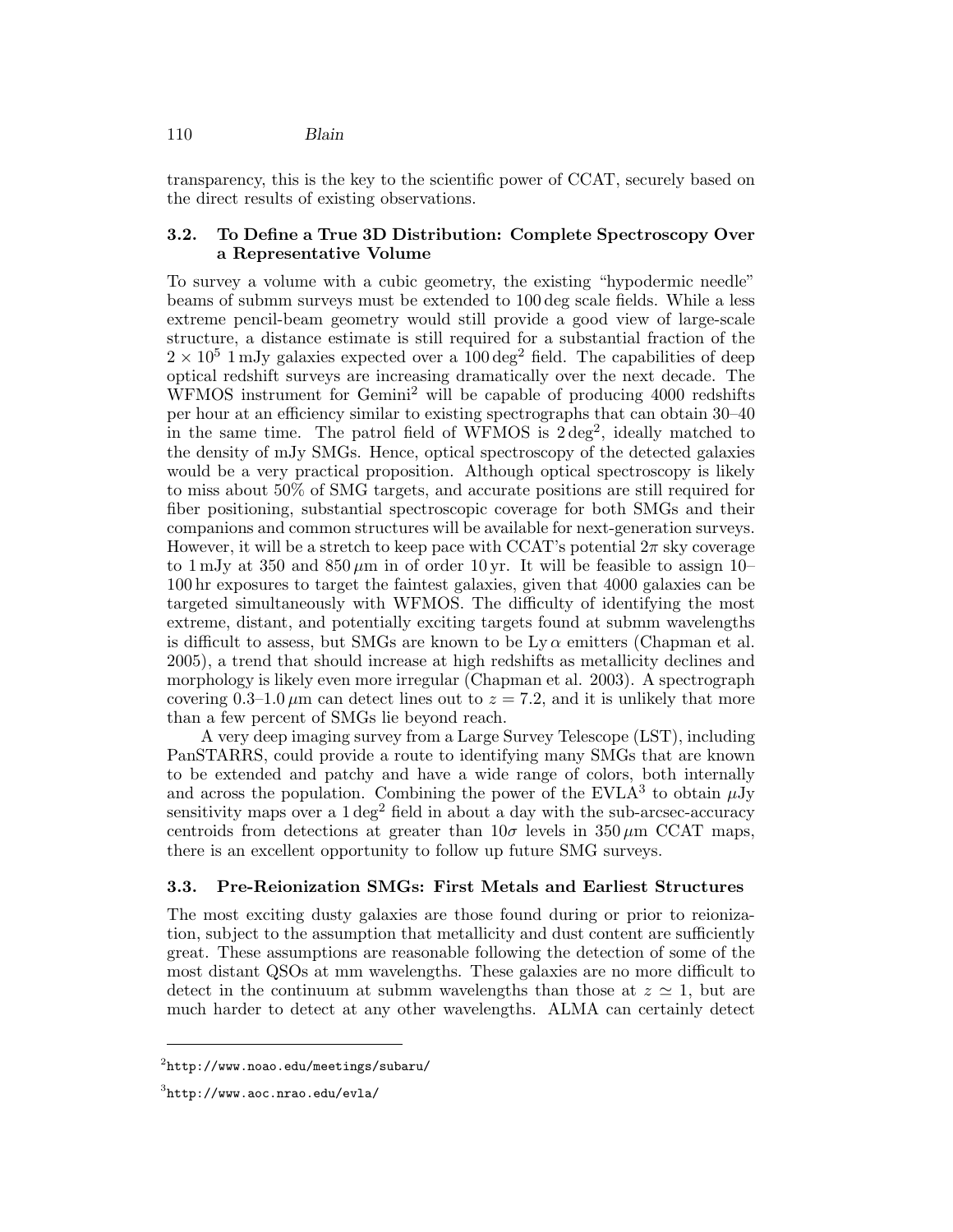and image any such galaxies, but it will be difficult to identify, pre-select, and determine their redshifts from imaging data alone.

## 4. The Role of Photometric Redshifts

### 4.1. Optical/Near-IR

The industry of obtaining redshift estimates from the colors of stellar populations can be used to provide estimates for SMG counterparts. While subject to uncertainty about the correct identification and possible chance superpositions, the results of a deep LST survey are likely to be very useful for providing information about large-scale structure traced by SMGs.

## 4.2. Far-IR/Submm/Radio

The huge haul of galaxies that will be found out to redshifts far beyond unity in future surveys can be identified with a variety of archived data from the space missions Spitzer and Herschel, along with the ASTRO-F (Akari), Planck Surveyor, and WISE all-sky surveys, and an EVLA (and ultimately SKA) largearea FIRST-style survey program. With benign assumptions about the range of SEDs for SMGs (Blain et al. 2003), it is possible to obtain photometric estimates of redshifts for SMGs (Carilli & Yun 1998; Aretxaga et al. 2005, and this volume), and of course owing to the thermal nature of the SED, very accurate measurements of  $T/(1+z)$  can be obtained. Surprisingly, the very different emission mechanisms responsible for the FIR-radio correlation do not break this temperature-redshift degeneracy, leading to a similar measurement of  $T/(1+z)$  from radio-submm colors (Blain 1999; Yun & Carilli 2002).

While the information on this combined  $T-z$  quantity is valuable, no increase in the number of data points or the photometric accuracy can overcome the degeneracy, unless there is prior information available about a tight relationship between the luminosity and temperature of the target sources. The best indications are that the temperatures of SMGs are scattered by of order 30% (Laurent et al. 2006; Kovács et al. 2006).

With ALMA, or a z-machine, the spectral index of the SMG thermal emission can be measured directly in the band, to provide a very similar redshift indicator, as shown in Figure 3. This provides information similar to a color measurement, but requires only a single tuning. As with a color determination, the accuracy of the fitted SED information is greater if the peak of the SED is probed at submm wavelengths.

### 4.3. Radio Spectral Details

Multi-color radio observations may provide redshift probes, as the reddest radio sources are likely to be found where the more intense high-redshift CMB provides a more efficient loss mechanism for relativistic electrons than the internal magnetic fields of galaxies, especially prior to reionization. While this spectral index will not provide an accurate redshift, it might be a sufficient guide to highlight the galaxies with the faintest, reddest, and steepest radio spectral indices that could be the best targets for detailed follow-up study as potential pre-reionization examples of the population.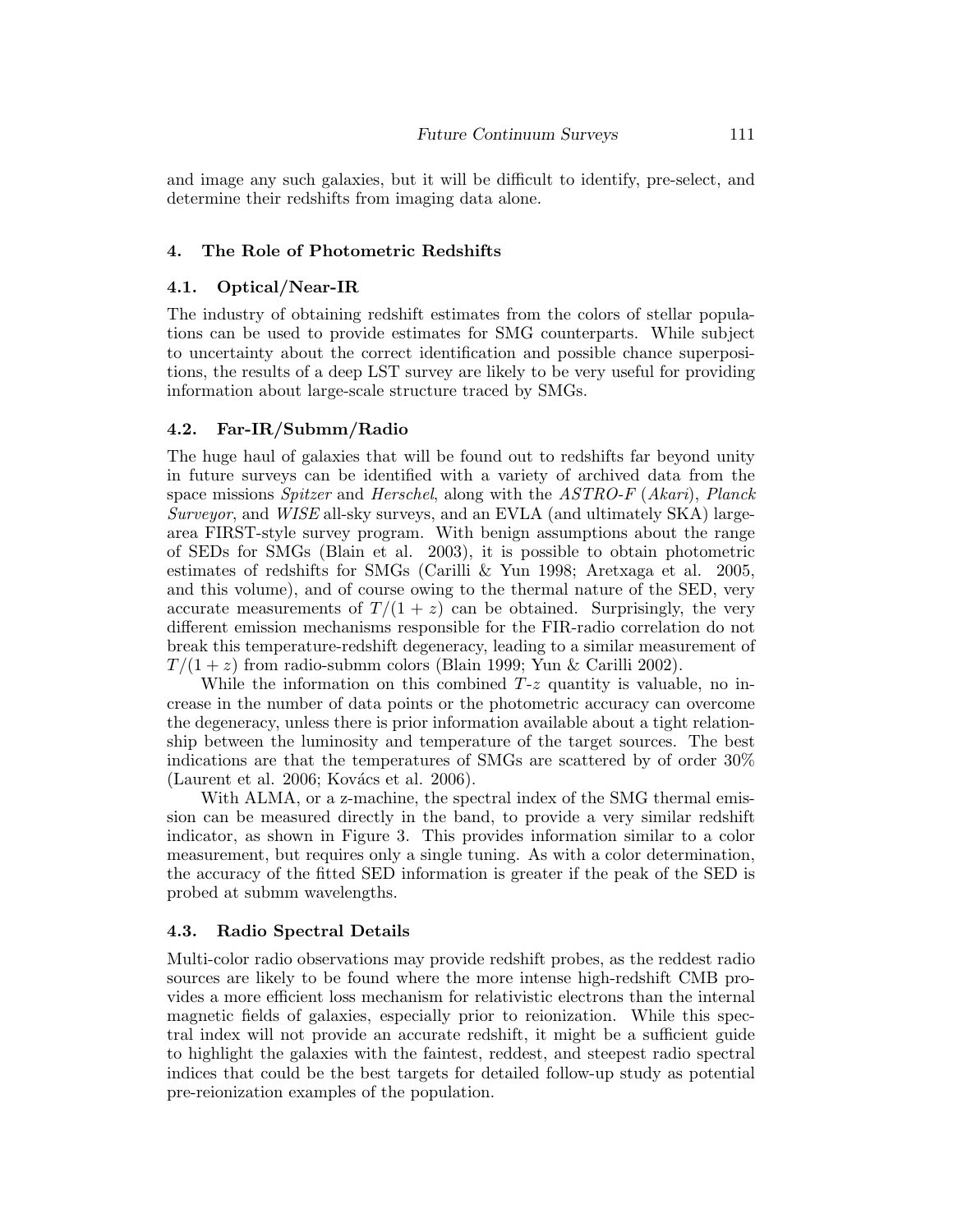112 Blain



Figure 3. The spectral index  $\alpha$  ( $f_{\nu} \propto \nu^{\alpha}$ ) as a function of frequency for different SEDs, defined by temperature  $T_d$ , emissivity index  $\beta$  and redshift. ALMA and redshift machines can both determine the continuum spectral index in a single tuning. The index can be used as a redshift indicator, subject to the quantity  $T/(1+z)$  being determined accurately, as for submm/mm colors. The change in spectral index with redshift–temperature is more dramatic at shorter submm wavelengths.

# 5. The Role of ALMA

ALMA will be capable of imaging any galaxy detected at long wavelengths in a matter of minutes to hours, and is almost immune to confusion noise. Hence, obtaining a spectrum from ALMA with an 8 GHz bandwidth will allow a CO line to be detected in about 25% of tunings on a chosen target at  $z \sim 2.5$  (CO) ladder separation of  $115/(1+z) = 33 \text{ GHz}$ . ALMA can thus likely find redshifts for even the most difficult cases after four adjacent tunings, and can do it even more easily for higher redshifts: at reionization  $(z = 6.7)$ , adjacent CO lines are separated by just 15 GHz.

# 5.1. Line-to-Continuum Ratio

By determining the equivalent width (EW) of the CO line, either ALMA or a z-machine can assign a likely transition to a single line (Blain 2000): owing to the redshifting of the peak of the underlying continuum emission, the CO EW should decrease systematically as J increases. After detecting one line, this estimate of J obtained from the EW should thus enable a direct search using ALMA, choosing the frequency tuned to detect an expected confirming CO line with a known *J* value in an available band.

# 6. Summary

1. The capability of continuum detectors at mm/submm wavelengths is becoming dramatically greater. SCUBA-2 nears reality, while several new concepts are being demonstrated for multiplexing detectors and filling large focal planes with them. A large-aperture, wide-field submm-wave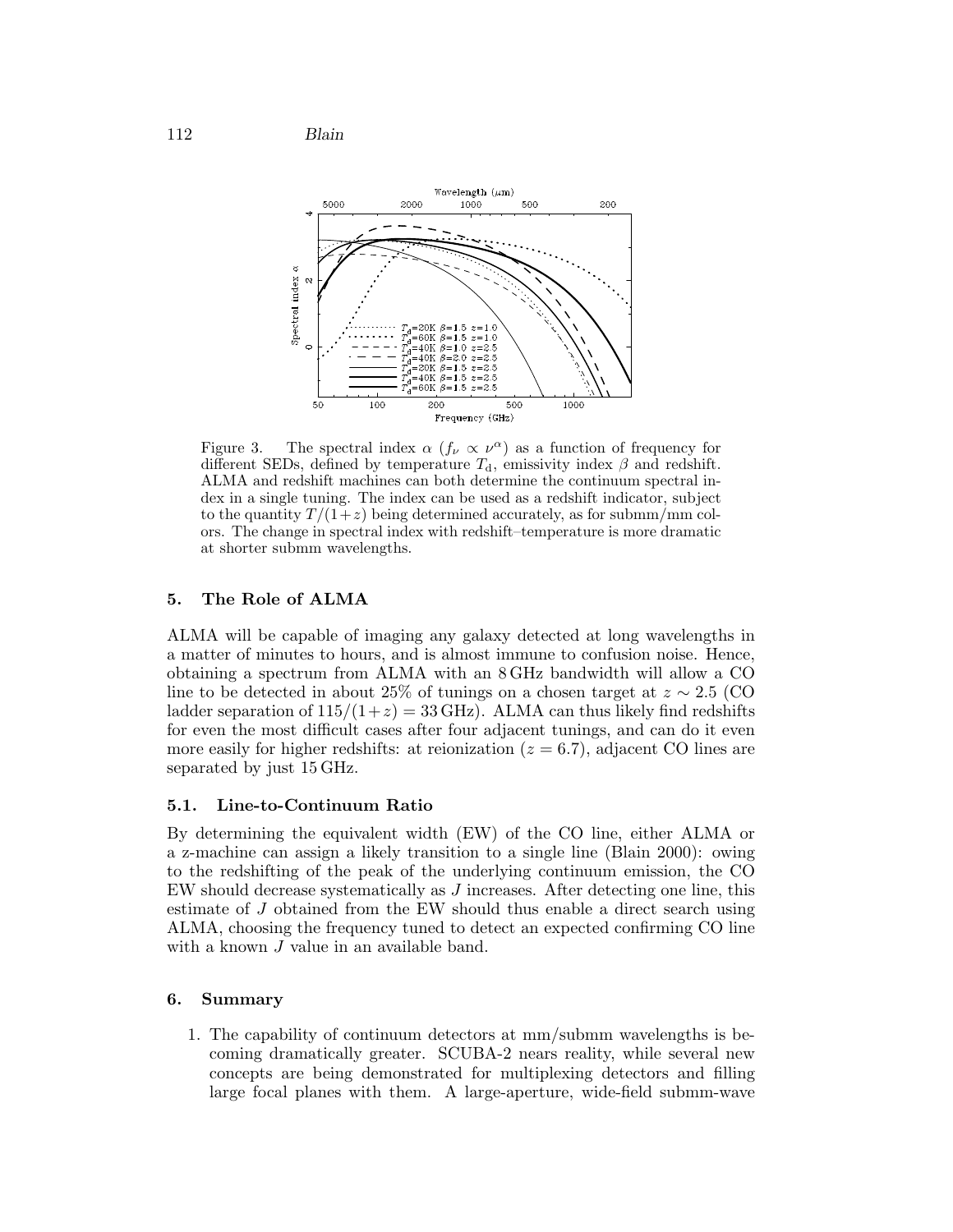telescope like CCAT would be the ideal platform for them: able to overcome confusion noise and probe a large fraction of the SED for accurate determination of luminosity.

- 2. The capabilities of ALMA and next-generation optical spectrographs are sufficiently powerful that spectroscopy of galaxies detected in the submm should be viable, with WFMOS finding redshifts for over 1000 candidates per hour, and ALMA studying the astrophysics of many tens per hour. Hence, multiwaveband followup is definitely going to remain important.
- 3. Redshift machines will provide valuable astrophysical information for exciting difficult cases in the period before ALMA is in service. Line to continuum ratios and luminosity-temperature constraints can be exploited to help interpret the results.

Acknowledgments. The research underlying this contribution relies on observations made in collaboration, especially with Scott Chapman, Ian Smail, and Rob Ivison. The CCAT study is led at Cornell and Caltech by Terry Herter and Jonas Zmuidzinas, respectively, with project management by Tom Sebring and Simon Radford. I thank the Alfred P. Sloan Foundation and the Research Corporation for support.

### References

- Alexander, D. M., Bauer, F. E., Chapman, S. C., Smail, I., Blain, A. W., Brandt, W. N., & Ivison, R. J. 2005, ApJ, 632, 736
- Altieri, B., et al. 1999, A&A, 343, L65
- Aretxaga, I., Hughes, D. H., & Dunlop, J. S. 2005, MNRAS, 358, 1240
- Blain, A. W. 1998, MNRAS, 297, 511
- Blain, A. W. 1999, MNRAS, 309, 955
- Blain. A. W., Smail, I., Ivison, R. J., & Kneib J.-P. 1999, MNRAS, 302, 632
- Blain, A. W. 2001, in ASP Conf. Ser. Vol. 235, Science with the Atacama Large Millimeter Array, ed. A. Wootten (San Francisco: ASP), 261
- Blain, A. W., Smail, I., Ivison, R. J., Kneib, J.-P., & Frayer, D. T. 2002, Physics Reports, 369, 111
- Blain, A. W., Barnard, V. E., & Chapman, S. C. 2003, MNRAS, 338, 733
- Carilli, C. L. & Yun, M. S. 1998, ApJ, 513, L13
- Chapman, S., Windhorst, R., Odewahn, S., Yan, H., & Conselice, C. 2003, ApJ, 599, 92
- Chapman, S. C., Blain, A. W., Smail, I., & Ivison, R. 2005, ApJ, 622, 772
- Dudley, C., Imanishi, M., & Maloney, P. 2007, in ASP Conf. Ser. Vol. TBD, Infrared Diagnostics of Galaxy Evolution, ed. R.-R. Chary (San Francisco: ASP), in press (astro-ph/0602328)
- Fixsen, D. J., Dwek, E., Mather, J. C., Bennett, C. L., & Shafer, R. A. 1998, ApJ, 508, 123
- Holland, W., et al. 1999, MNRAS, 303, 659
- Kovács, A., Chapman, S. C., Dowell, C. D., Blain, A. W., Ivison, R. J., Smail, I., & Phillips, T. G. 2006, ApJ, 650, 592
- Isaak, K., McMahon, R., Hills, R., & Withington, S. 1994, MNRAS, 269, L28
- Ivison, R. J., Smail, I., Le Borgne, J.-F., Blain, A. W., Kneib, J.-P., Bezecourt, J., Kerr, T. H., & Davies, J. K. 1998, MNRAS, 298, 583
- Kashlinsky, A., Arendt, R. G., Mather, J., & Moseley, S. H. 2005, Nature, 438, 45 Laurent, G. T., et al. 2005, ApJ, 623, 742